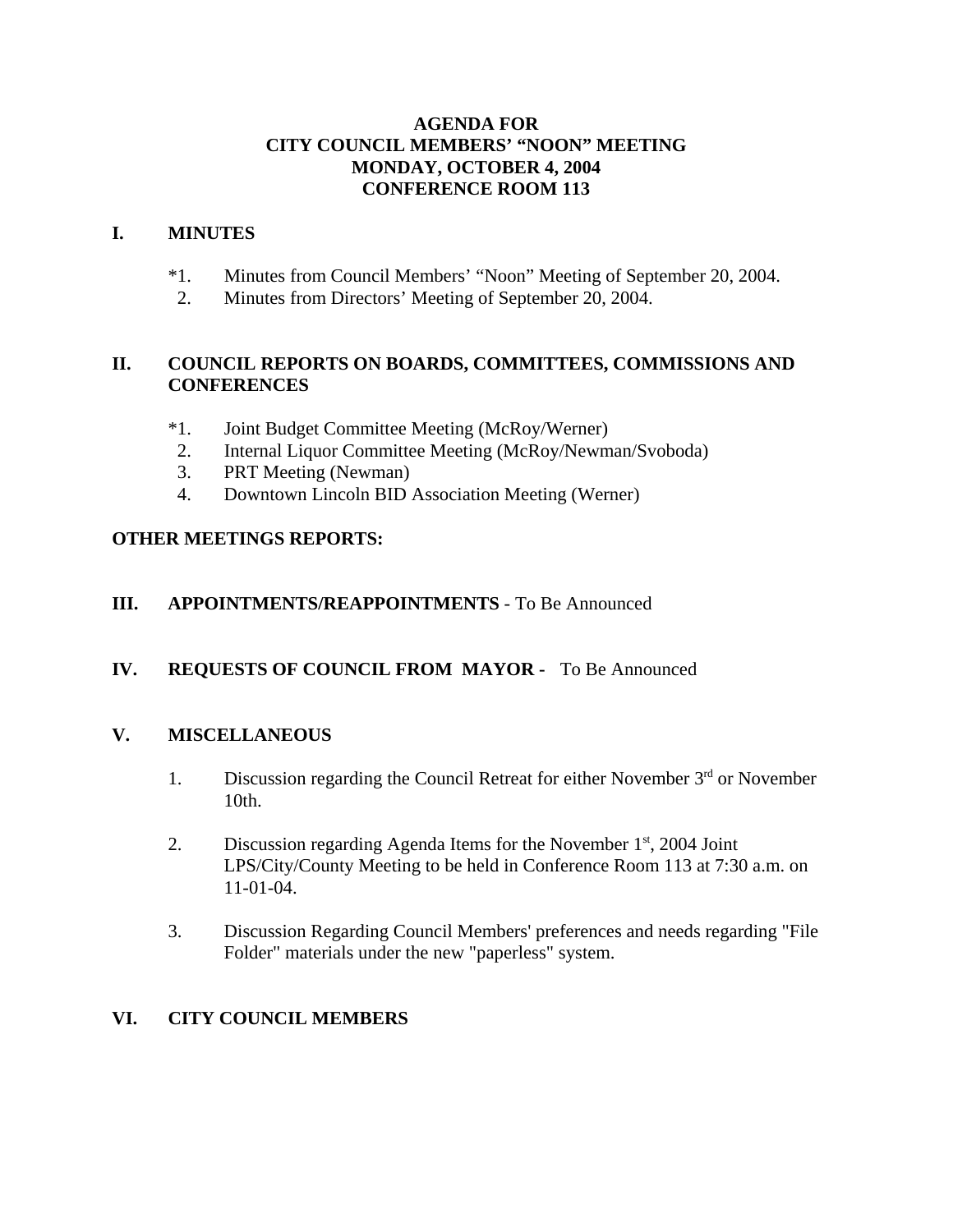### **VII. MEETINGS/INVITATIONS**

- 1. The Lincoln Chamber of Commerce invites you to attend the following Ribbon Cuttings: - Please RSVP to Jaime Henning at 436-2354 or E-Mail:
	- A.) Benefit Management, 7130 S. 29<sup>th</sup> Street, Suite G on Wednesday, October 13, 2004 at 4:00 p.m.
	- B.) Reliv/Denise Want, 1135 "M" Street (3<sup>rd</sup> Floor) at the Chamber offices (Piedmont Room) up front by desk on Thursday, October 21, 2004 at 2:00 p.m.
- 2. You are cordially invited to attend the official groundbreaking of The Arbors A Madonna-Legacy Memory Care Community on Tuesday, October 5, 2004 at 10:00 a.m. at the site of the new facility adjacent to the Legacy Terrace,  $58<sup>th</sup>$  & Colfax Streets - RSVP by Oct.  $4<sup>th</sup>$  to Jean Hartnett at 486-9045 or E-Mail - (See Invitation)
- 3.  $12<sup>th</sup>$  Annual "Freedom Breakfast" on Friday, January 14, 2005 from 7:30 a.m. to 8:30 a.m. (Doors open at 7:00 a.m.) At the Embassy Suites - RSVP by Nov. 19, 2004 -(See Invitation)

## **VIII. ADJOURNMENT**

#### **\*HELD OVER FROM SEPTEMBER 27, 2004.**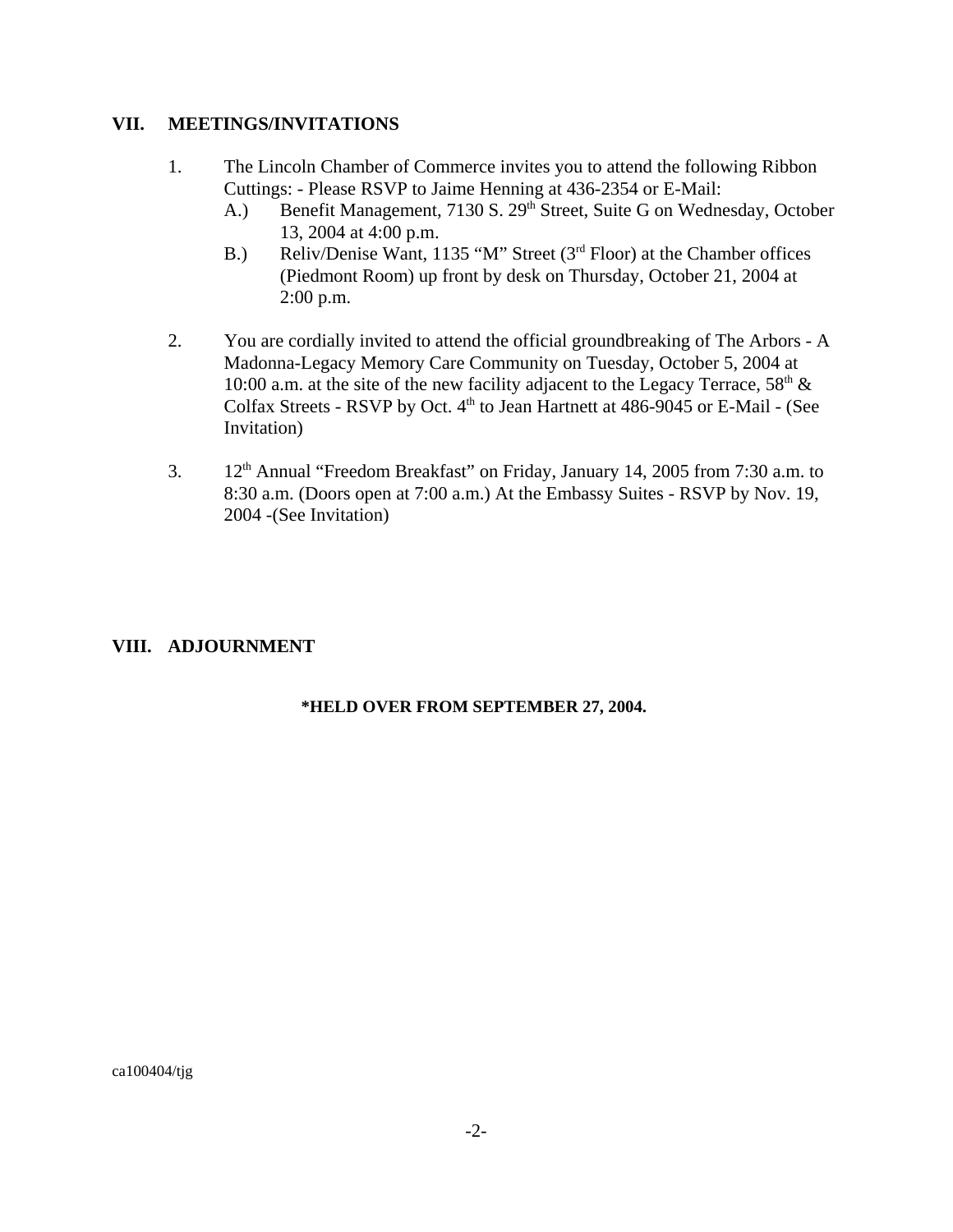# **MINUTES CITY COUNCIL MEMBERS' "NOON" MEETING MONDAY, OCTOBER 4, 2004** *CONFERENCE ROOM 113*

*Council Members Present:* Terry Werner, Chair; Ken Svoboda, Vice-Chair; Jon Camp, Jonathan Cook, Glenn Friendt, Annette McRoy, Patte Newman; ABSENT: None

*Others Present:* Mark Bowen, Ann Harrell, Corrie Kielty, Mayor's Office; Joan Ray, Council Secretary; Dana Roper, City Attorney; Darrell Podany, Aide to Council Members Camp, Friendt and Svoboda; Nate Jenkins, Lincoln *Journal Star* representative

# **I MINUTES**

- 1. Minutes from Council Members' "Noon" Meeting of September 20, 2004.
- 2. Minutes from Directors' Meeting of September 20, 2004.

Mr. Werner requested a motion to approve the above-listed minutes. Ken Svoboda moved approval of the minutes as presented. Patte Newman seconded the motion which carried by unanimous consent of the Council Members.

# **II. COUNCIL REPORTS ON BOARDS, COMMITTEES, COMMISSIONS AND CONFERENCES -**

- 1. JOINT BUDGET COMMITTEE (McRoy/Werner) Ms. McRoy reported that they had gone over the Keno Prevention Guidelines that had also been discussed at the Common meeting. The discussion had been on what to do with the agency proposals that did not get funded by one of the elected boards. There had also been an update on the \$5.00 Low Income Bus Pass program, which Mr. McRoy felt was going well.
- 2. INTERNAL LIQUOR COMMITTEE (McRoy/Newman/Svoboda) Mr. Svoboda reported that the meeting had been held last week. There wasn't a lot of new discussion...just updates. There was a report from Linda Major on the progress that is being made with the neighborhoods in working with the Police Department and the University.
- 3. PRT (Newman) Ms. Newman reported that the meeting had consisted of mostly reports and updates on the various houses and properties under investigation**.**
- 4. DOWNTOWN LINCOLN B.I.D. ASSOCIATION (Werner) Mr. Werner reported that they had talked about the Harris Over-pass and the timing for that project. Schemmer and Associates, and Karl Frederickson made the presentation. That will be a very important issue. There are lots of ideas and this is a very important entrance into the City of Lincoln. Mr. Werner felt there was concern that this project be well done and that it make a statement to the people coming into Lincoln - as well as to the people on West "O" - offering some "connectivity" between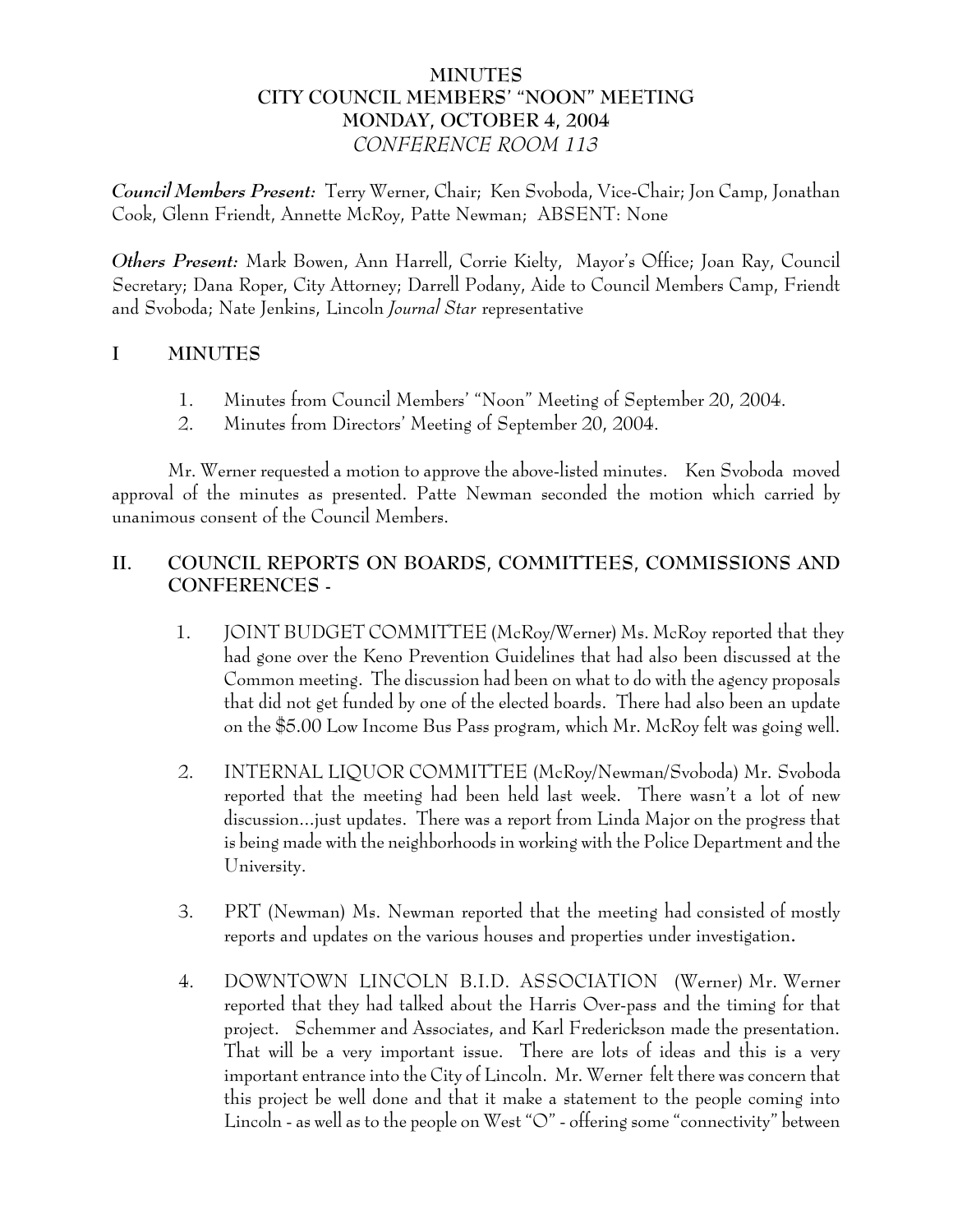the two areas. He reported that there had been discussion about hoping that it could possibly be a shorter bridge, which might mean some moving of railroad lines. The biggest concern in that regard was Amtrak, because the discussion was about shortening it on the east side; but they're actually thinking about shortening it on the west side...so there are some complications there.

Mr. Werner reported that they had also talked about the B.I.D. year-end report. He noted that if Council Members had any questions regarding that report, they could call him.

 OTHER MEETINGS - Ms. Newman reported on the NU Directions update. She had a copy for all of the Council Members. Mr. Werner noted that each of them had received copies of the update.

Mr. Werner reported that he and Mr. Camp had attended the I-80 Corridor Meeting at S.A.C. Mr. Camp commented that it had been a great meeting with good representation from both Omaha and Lincoln, noting that the Mayor was there for awhile, too. Mr. Camp reported that the latter part of the presentation had some very basic future planning ideas for the I-80 Corridor. Mr. Werner agreed that it had been a good experience for everyone involved.

- **III. APPOINTMENTS/REAPPOINTMENTS -** Ms. Kielty distributed material showing Appointments/Reappointments through the month of December. [Attached]
- **IV. REQUESTS OF COUNCIL FROM MAYOR** Mr. Bowen indicated that what he wished to discuss would be brought forward under the "MISCELLANEOUS" portion of this Agenda.
- **V. MEETINGS/INVITATIONS** Noted Without Significant Comment

# **VI. MISCELLANEOUS** -

1. Discussion regarding the Council Retreat for either November  $3<sup>rd</sup>$  or November  $10<sup>th</sup>$ . After considerable discussion, (which included the possibility of designating a portion of the meeting as a Pre-Budget discussion as ground work for the Budget Retreat scheduled for December of this year), and much individual calendar reading, the Council scheduled the Council Office Direction and Growth Comp Plan meeting for Thursday, November 18<sup>th</sup>, from 1-4:00 p.m. at the Apothecary Loft in the Haymarket. (Council decided that there would be no inclusion of Pre-Budget issues, which would instead be addressed at the Joint Omaha/Lincoln Council Meeting traditionally held in November prior to the Council's Formal December Budget Retreat)

2. Discussion regarding Agenda Items for the November  $1<sup>st</sup>$ , 2004 Joint LPS/City County Meeting to be held at 7:30 a.m. in Conference Room 113 on Monday, November 1, 2004. Council Member Friendt mentioned offering for discussion the possibility of setting up an Interlocal Agreement between the City and LPS in a plan to provide on-going maintenance for Cooper Park. He would verify this Agenda Item after he had received Lynn Johnson's response to an inquiry Mr. Friendt had submitted earlier. Ms. Newman suggested that there be an update on the funding for the ambulances at highschool sporting events. Council concurred that this would be an issue they would like to have discussed.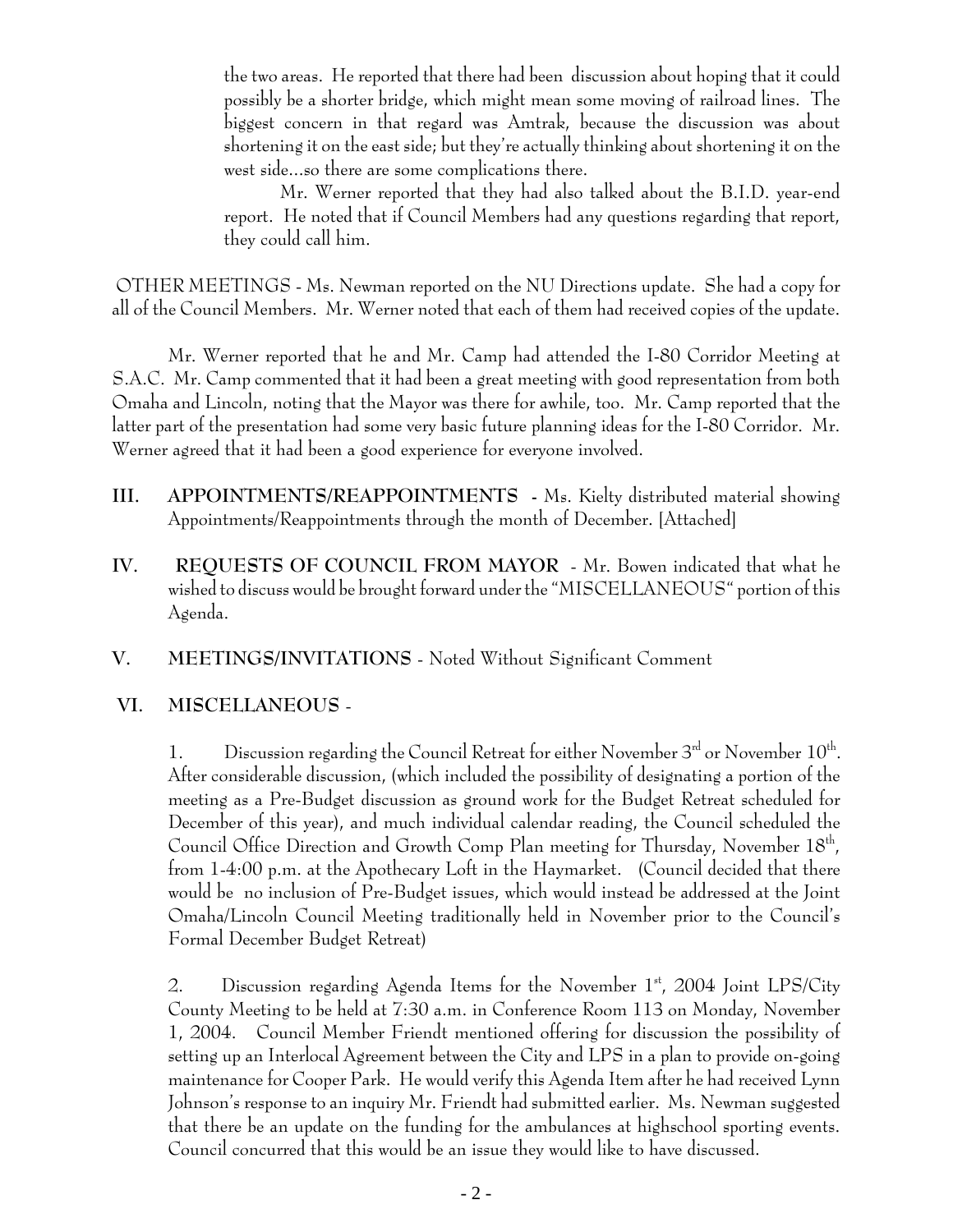Other Council Members noted that they would submit any additional Agenda Items to Council Staff prior to October 15<sup>th</sup>.

3. Discussion Regarding Council Members' preferences and needs regarding "File Folder" materials under the new "paperless" system. Council Members agreed that they would prefer to have those former file folder items forwarded to them as the items came in. It was determined that the Planning Department would continue to send hard copies of their Agendas to be sent out with Council Members' file folder materials.

Everyone agreed that the paperless packet concept was an appropriate step in streamlining office procedures.

#### **VII. COUNCIL MEMBERS -**

**JON CAMP** - No Further Comments

**JONATHAN COOK** - No Further Comments

**GLENN FRIENDT** - Mr. Friendt asked Mr. Roper if there might be an easy way for him to have his vote on Item Seven on last weeks Agenda changed. Items Six and Seven had been called together for public hearing, When the vote was taken, Mr. Friendt thought that the items had been called togther for the vote as well. He had wanted to vote "no" on Item 7 (04R-255 - Water Use Rate Changes). Since he was in the majority, he intended to ask for re-consideration. However, he asked Mr. Roper if there was a parliamentary way to change his vote without going through all this "rigamarole"?

Mr. Roper noted that it would require a motion to reconsider to do that, but he requested some time in which he could check the rules - to be sure. He thought it was probably too late for Mr. Friendt to take a "Mulligan" on it and say that he wanted to do `other' than what he had appeared to do. Mr. Roper thought the process would have to be accomplished through the "reconsideration" process.

Mr. Cook noted that with reconsideration, the vote would have to be taken the following week. He wondered if the timing would effect the rate implementation. It was asked if the minutes could not be `corrected' to indicate the vote change. Mr. Roper said that there was something in the rules that might cover that. He would check into it for Council.

**ANNETTE McROY** - No Further Comments

**PATTE NEWMAN** - No Further Comments

**KEN SVOBODA** - No Further Comments

**TERRY WERNER** - Mr. Werner requested Staff to check with I.S. to see why his Notes messages were not being forwarded to his personal e-mail address. Staff did so on October 4th and I.S. indicated that they will see to it that those messages are forwarded. However, I.S. personnel warned that the messages would not be retained in the Notes system when they were forwarded to the personal e-mail address.